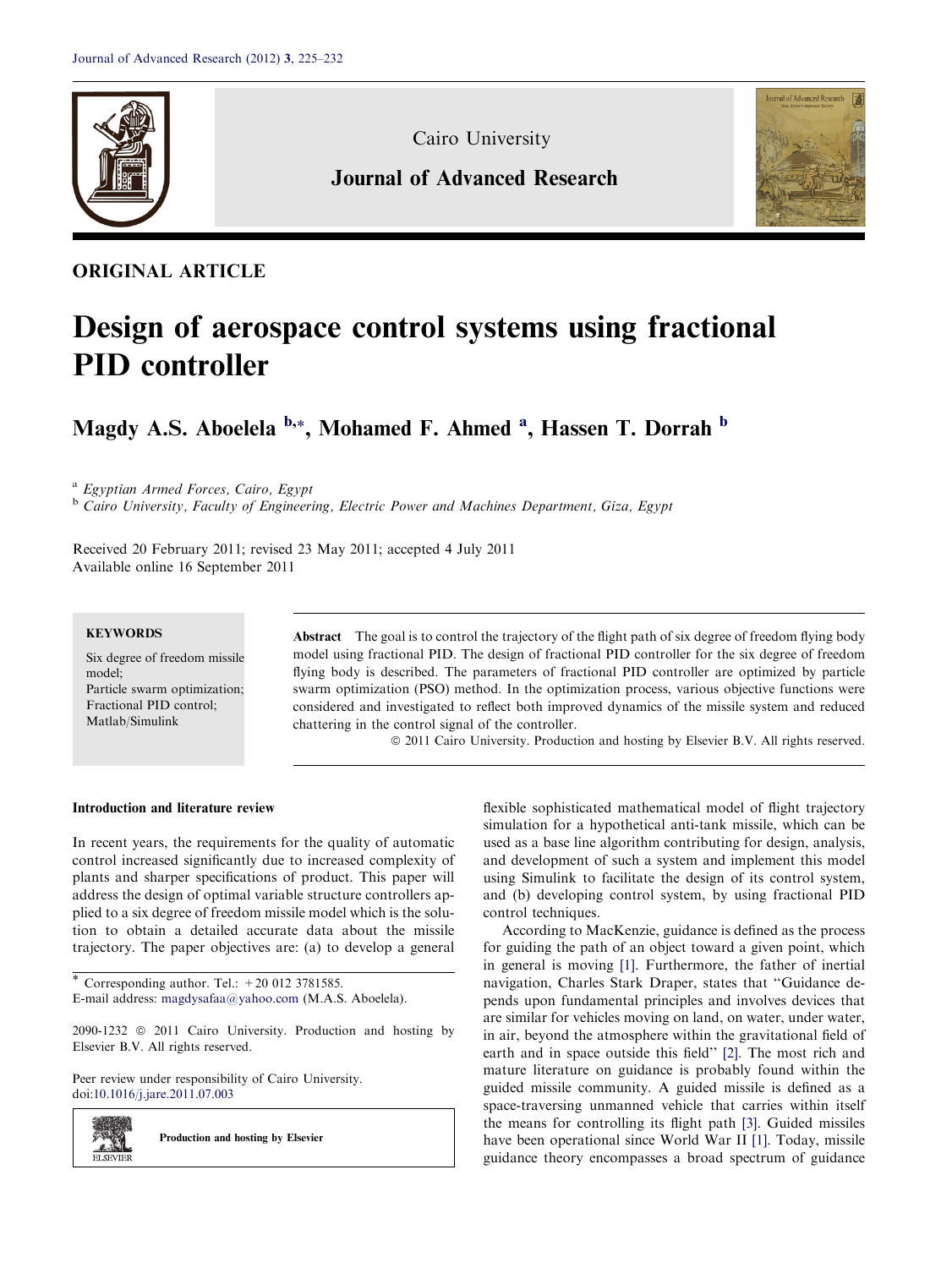#### Nomenclature

| $C_x$ drag coefficient                                                                        |
|-----------------------------------------------------------------------------------------------|
| $C_y$ lift coefficient                                                                        |
| $C_z$ lateral coefficient                                                                     |
| D<br>diameter of maximum cross-section area (m)                                               |
| $F_x, F_y, F_z$ components of total forces acting on missile (N)                              |
| $F$ fitness function                                                                          |
| $G$ gravity force (N)                                                                         |
| $G_x, G_y, G_z$ gravity force components (N)                                                  |
| moment of inertia (kg m <sup>2</sup> /s)<br>$\mathcal{I}$                                     |
| $I_x$ , $I_y$ , $I_z$ moment of inertia components (kg m <sup>2</sup> /s)                     |
| $J$ cost function (objective function)                                                        |
| $k_p$ proportional gain                                                                       |
| $k_i$ integral gain                                                                           |
| $k_d$ derivative gain                                                                         |
| $M_{THx}$ , $M_{THy}$ , $M_{THz}$ thrust moment components (N m)                              |
| $M_{Ax}$ , $M_{Ay}$ , $M_{Az}$ aerodynamic moment components (N m)                            |
| $M_x$ , $M_y$ , $M_z$ components of total moments acting on mis-                              |
| sile $(N \, \text{m})$                                                                        |
| the mass of missile (kg)<br>m                                                                 |
| $m_{x0}$ , $m_{y\beta}$ , $m_{y0}$ , $m_{z\alpha}$ , $m_{z0}$ aerodynamic moment coefficients |
| $R_x$ , $R_y$ , $R_z$ aerodynamic force components (N)                                        |

laws as classical guidance laws, optimal guidance laws, guidance laws based on fuzzy logic and neural network theory, differential geometric guidance laws and guidance laws based on differential game theory. Very interesting personal accounts of the guided missile development during and after World War II can be found in the literature [\[5,7,9\]](#page--1-0). Moreover, Locke and Westrum put the development of guided missile technology into a larger perspective [\[10,15\]](#page--1-0).

#### Methodology

#### Mathematical model of the missile

The model constitutes the six degree of freedom (6-DOF) equations that break down into those describing kinematics, dynamics (aerodynamics, thrust, and gravity), command guidance generation systems, and autopilot (electronics, instruments, and actuators). The input to this model is launch conditions, target motion, and target trajectory characterization, while the outputs are the missile flight data (speed, acceleration, range, etc.) during engagement.

The basic frames needed for subsequent analytical developments are the ground, body and velocity coordinate systems. The origins of these coordinate systems are the missile center of gravity (cg). In the ground coordinate system, the  $X_{g}-Z_{g}$ lie in the horizontal plane and the  $Y_g$  axis completes a standard right-handed system and points up vertically. In the body coordinate system, the positive  $X_b$  axis coincides with the missile's center line and it is designated as roll-axis. The positive  $Z_b$  axis is to the right of the  $X_b$  axis in the horizontal plane and it is designated as the pitch axis. The positive  $Y_b$  axis points upward and it is designed as the yaw axis. The body axis system is fixed with respect to the missile and moves with the missile. In the velocity coordinate system,  $X_V$  coincides with

| r         | reference signal                                                   |
|-----------|--------------------------------------------------------------------|
|           | $S$ reference area $(m2)$                                          |
|           | $T$ thrust force (N)                                               |
|           | $T_x$ , $T_y$ , $T_z$ thrust force components (N)                  |
|           | $V_m$ missile velocity (m/s)                                       |
|           | <i>w</i> weight factor                                             |
|           | $X$ range of missile (m)                                           |
|           | $X_g$ , $Y_g$ , $Z_g$ ground coordinate                            |
|           | $X_h$ , $Y_h$ , $Z_h$ body coordinate                              |
|           | $X_V$ , $Y_V$ , $Z_V$ velocity coordinate                          |
|           | $X_{cg}$ distance between cg and the nozzle (m)                    |
|           | $\Phi$ , $\Psi$ , $\gamma$ Euler's angles (°)                      |
|           | $\Phi_p$ pitch demand programmer (°)                               |
|           | $\Psi_p$ yaw demand programmer (°)                                 |
|           | $\alpha$ , $\beta$ angles of attack (°)                            |
|           | $\delta$ fractional derivative                                     |
|           | $\delta_{\alpha}$ jet deflection angle in the pitch plane (°)      |
|           | $\delta_{\beta}$ jet deflection angle in the yaw plane (°)         |
| $\lambda$ | fractional integration                                             |
|           | $\omega_x, \omega_y, \omega_z$ angular velocity components (rad/s) |

the direction of missile velocity  $(V_m)$ , which related to the directions of missile flight. The axis  $Z_V$  completes a standard right-handed system [\[4,6\]](#page--1-0).

The pitch plane is  $X-Y$  plane, the yaw plane is  $X-Z$  plane, and the roll plane is  $Y-Z$  plane. The ground coordinate system and body coordinate system are related to each other through Euler's angles  $(\Phi, \Psi, \gamma)$ . The ground coordinate system and velocity coordinate system are related to each other through the angles  $(\theta, \sigma)$ . In addition, the velocity coordinate system is related to the body frame through the angle of attack  $(\alpha)$ in the pitch plane and sideslip angle  $(\beta)$  in the yaw plane. The angles between different coordinate systems are shown in [Fig. 1a \[4,6\].](#page--1-0)

The relation between the body and the velocity coordinate systems can be given as follows:

$$
\begin{bmatrix} X_b \\ Y_b \\ Z_b \end{bmatrix} = \begin{bmatrix} \cos(\alpha)\cos(\beta) & \sin(\alpha) & -\cos(\alpha)\sin(\beta) \\ -\sin(\alpha)\cos(\beta) & \cos(\alpha) & \sin(\alpha)\sin(\beta)\sin(\beta) & 0 \\ \end{bmatrix} \begin{bmatrix} X_V \\ Y_V \\ Z_V \end{bmatrix}
$$
\n(1)

The body and velocity axes system as well as forces, moments and other quantities are shown in [Fig. 1b.](#page--1-0)

There are 6 dynamic equations (3 for translational motion and 3 for rotational motion) and 6 kinematic equations (3 for translational motion and 3 for rotational motion) for a missile with six degrees of freedom. The equations are somewhat simpler, if the mass is constant. The missile 6-DOF equations in velocity coordinate system are given as following [\[4\]:](#page--1-0)

$$
F_x = m\dot{V}_m \tag{2}
$$

$$
F_y = mV_m \dot{\theta} \tag{3}
$$

$$
F_z = -mV_m \cos(\theta)\dot{\sigma}
$$
 (4)